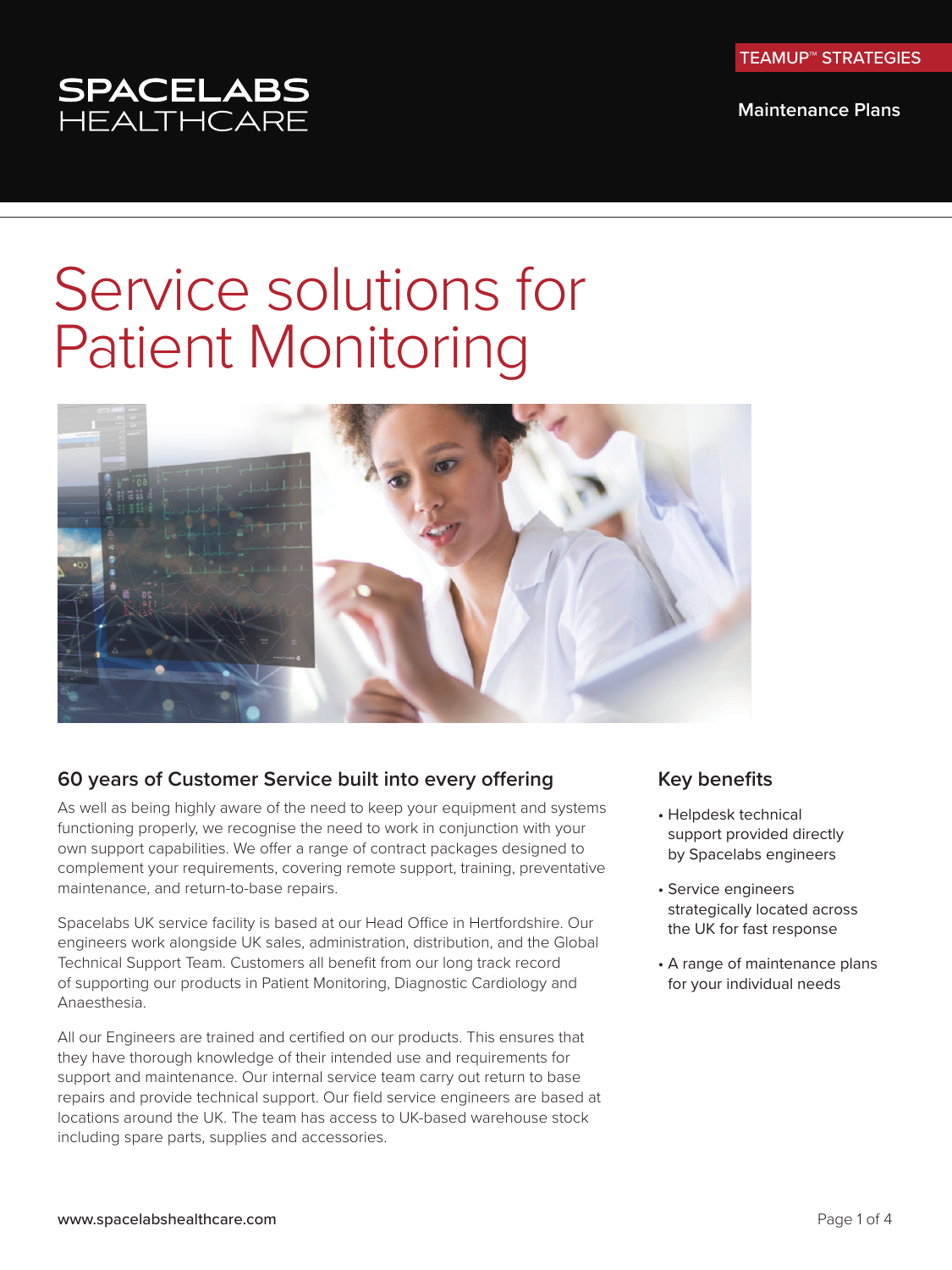| Contract<br>type<br>Major<br><b>Benefits</b> | Full<br>Comprehensive | Comprehensive<br>with no planned<br>preventative<br>maintenance | <b>Planned</b><br>preventative<br>maintenance (PPM) | Premium<br>software | <b>Breakdown</b><br>response |
|----------------------------------------------|-----------------------|-----------------------------------------------------------------|-----------------------------------------------------|---------------------|------------------------------|
| Technical support and<br>helpdesk            | $\checkmark$          |                                                                 |                                                     |                     |                              |
| Planned<br>preventative<br>maintenance (PPM) | $\checkmark$          |                                                                 |                                                     |                     |                              |
| Loan device                                  | $\checkmark$          | ✓                                                               |                                                     |                     | $\checkmark$                 |
| Callouts/<br>on-site response                |                       |                                                                 |                                                     |                     |                              |
| Service Centre repair                        | $\checkmark$          | ✓                                                               |                                                     |                     | $\checkmark$                 |
| Parts supplied<br>for repair                 | $\checkmark$          | ✓                                                               |                                                     |                     |                              |
| Software updates                             | $\checkmark$          | ✓                                                               |                                                     |                     |                              |
| Multi-year discount                          | ✓                     |                                                                 |                                                     |                     |                              |

A service contract must be in place for all Spacelabs Healthcare equipment of the same type. Non-contract and out of warranty repair/callouts are chargeable at current rates with limited Helpdesk support.

Note that PCB Exchange contracts are no longer offered.

## **TeamUp™ Strategies - Contract Types**

## **Full Comprehensive**

This contract provides full support and service of your Spacelabs equipment, with access to our Technical Support and Helpdesk. It includes Planned Preventive Maintenance.

- Breakdown response aiming to visit site within 48-hours
- Offers flexibility around your workload to minimize downtime. We undertake repairs to ensure your CQC compliance
- Offers loan devices (subject to availability)
- Provides software upgrades within current software revision
- Covers printers, displays, keyboards
- Requires evidence of prior servicing

### **Comprehensive without PPM**

This contract provides the same cover as Comprehensive but without Planned Preventative Maintenance.

Multi year discount is not available on this contract.

Requires evidence of prior servicing.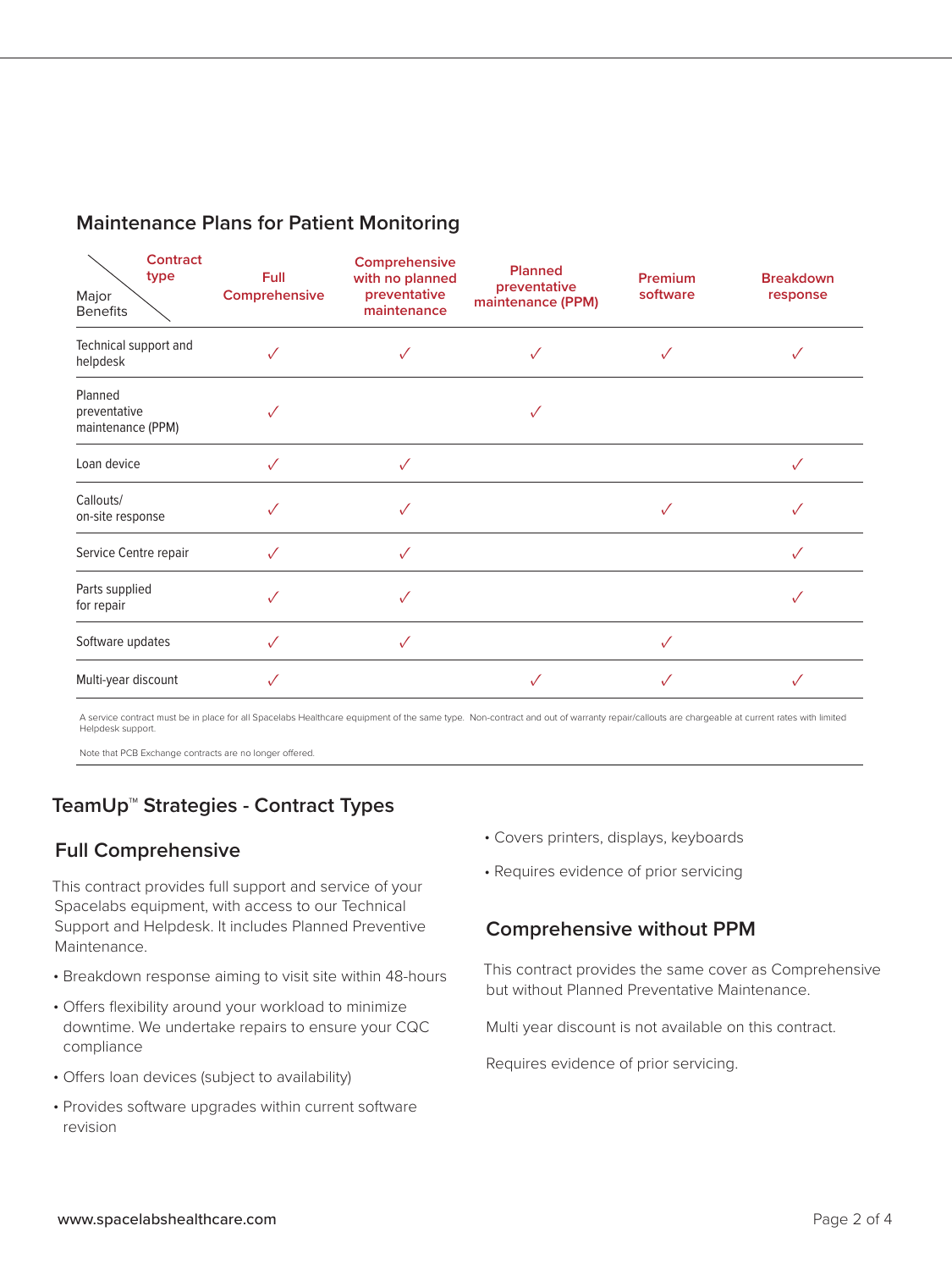## **TEAMUP**™ **STRATEGIES Maintenance Plans**

## **Planned Preventive Maintenance (PPM)**

This contract provides you with a network of Spacelabs certified engineers who will provide OEM standard preventative maintenance to your equipment where applicable.

- Offers flexibility around your workload to minimise downtime. We undertake to ensure your CQC compliance after maintenance
- Technical Support and Helpdesk, (Installation or server support is not provided)
- Internal batteries only, excludes consumable batteries or external batteries (such a Qube Li-on batteries)

This cover is designed to avoid premature failures. It does not provide repairs or spare parts. Should a breakdown occur, a callout will be chargeable.

## **Premium Software**

This contract is recommended for Patient Monitoring customers who want to keep their software up to date. This contract has all the benefits of Essential - Software with the added value of callout support if required.

- Access to technical support along with any software updates within the purchased revision (e.g. if Intesys Clinical Suite 4.0 was purchased. Then Intesys Clinical Suite 4.0-4.9 would be included). More significant upgrades will be offered as a purchasable upgrade
- Hardware and operating system remain as supplied (i.e. upgrades not included)

## **Breakdown Response**

This contract is primarily designed for maintenance of Patient Monitors. No PPM is carried out, but instead a repair is carried out by one of our qualified staff in the event of a break down.

• Loan device may be provided if repair not possible (subject to availability)

During any warranty period, a service is not provided unless a warranty repair is required.

#### **Your peace of mind**

"We know that good service is about keeping your equipment well-maintained and effective – but also it's about your peace of mind. From the moment we take your call, the whole team is working to earn your confidence."

#### **Simon Bates**

**Project Implementation Manager**